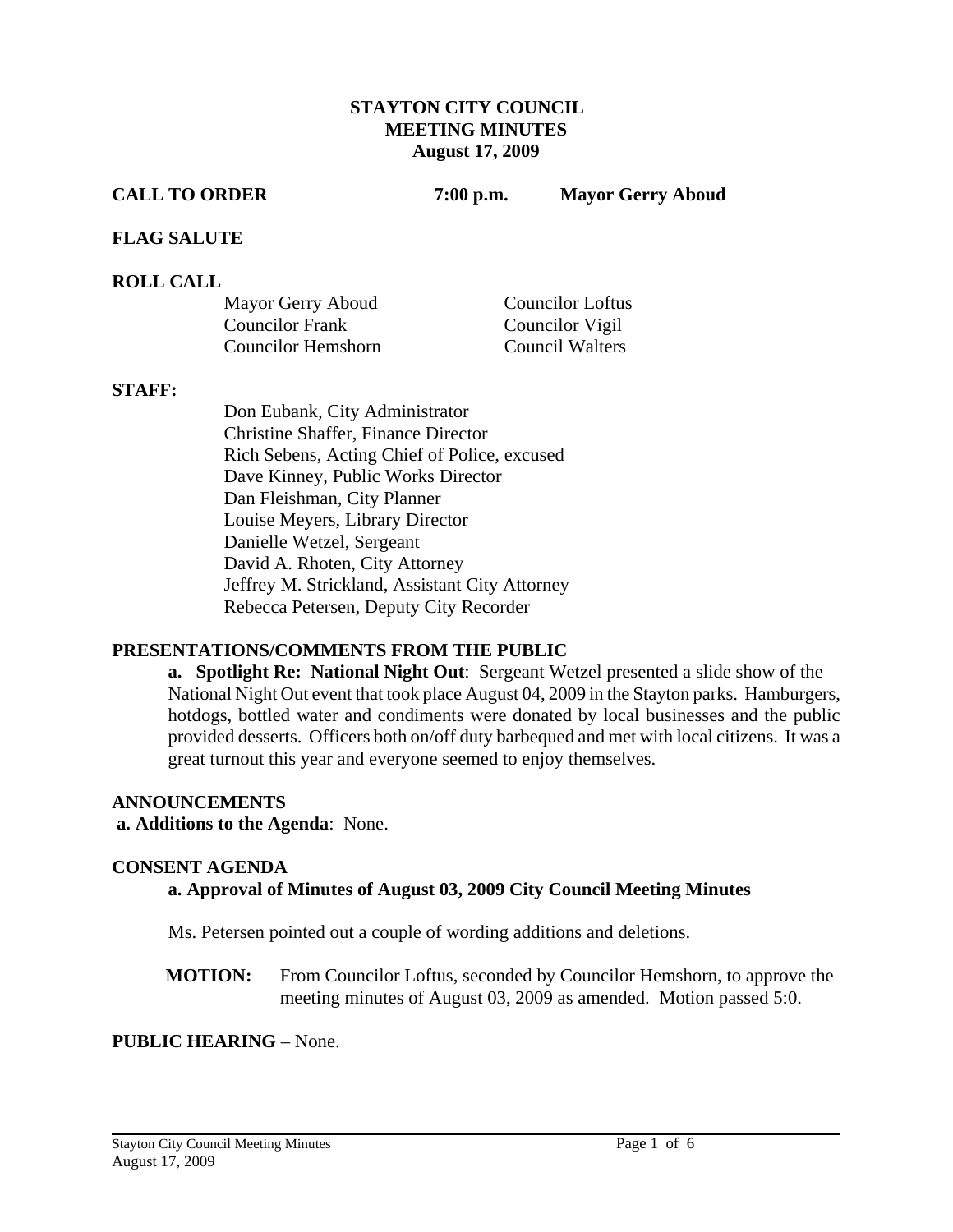## **UNFINISHED BUSINESS**

### **Resolution No. 844 Charter Review**

**a. Staff Report:** Mr. Eubank stated that a lot of work has gone into the document and it is staff's recommendation that the proposed City of Stayton Charter be forwarded to the registered voters of Stayton for consideration.

- **b. Council Deliberation:** Section four annexations should be removed from the charter as it binds the hands of future city councils. Keep the one acre and don't change it.
- **c. Council Decision:**

**MOTION:** From Councilor Vigil, seconded by Councilor Loftus to remove section 4 Annexations from the charter and to approve the amended Stayton City Charter and Resolution No. 844, A resolution referring to the Voters of the City of Stayton, Oregon, a Measure for Adoption of a Revised Charter for the City.

**DISCUSSION:** The voter approval of annexations is already in the code and does not need to be put in the charter. If it's put in the charter it binds the hands of future city councils that might want to change it. Consensus of the Council was that they wanted one acre, so we should go with that.

**MOTION FAILED**: 2:3 (ayes, Loftus & Vigil) (nays, Frank, Hemshorn & Walters)

 **MOTION:** From Councilor Frank, seconded by Councilor Hemshorn, to approve the proposed Stayton City Charter and Resolution No. 844, a Resolution referring to the voters of the City of Stayton, Oregon, a measure for adoption of a revised charter for

the City. **MOTION PASSED:** 3:2 (ayes, Frank, Hemshorn & Walters) (nays, Loftus & Vigil)

## **NEW BUSINESS**

## **Utilizing Grant Funds for Outreach Storyteller Position**

**a. Staff Report:** Ms. Meyers stated that Council approved acceptance of funds from the Stayton Library Foundation for the Outreach Storyteller Program June 2009.Staff is requesting approval of the new job description to allow for hiring of the person to implement the Outreach Storyteller Program and utilize grant funds.

## **b. Council Deliberation**

1. If the job ends would the individual be entitled to collect unemployment? Ms. Shaffer answered in the affirmative.

2. What are the qualifications required for the job? Ms. Meyers stated that a Bachelor's degree or college coursework in education, early literacy and experience with young children in a library or preschoolis required.

 3. How will the position be advertised? Ms. Meyers stated it would be published through the cooperative listserve, CCRLS and the job line at the college.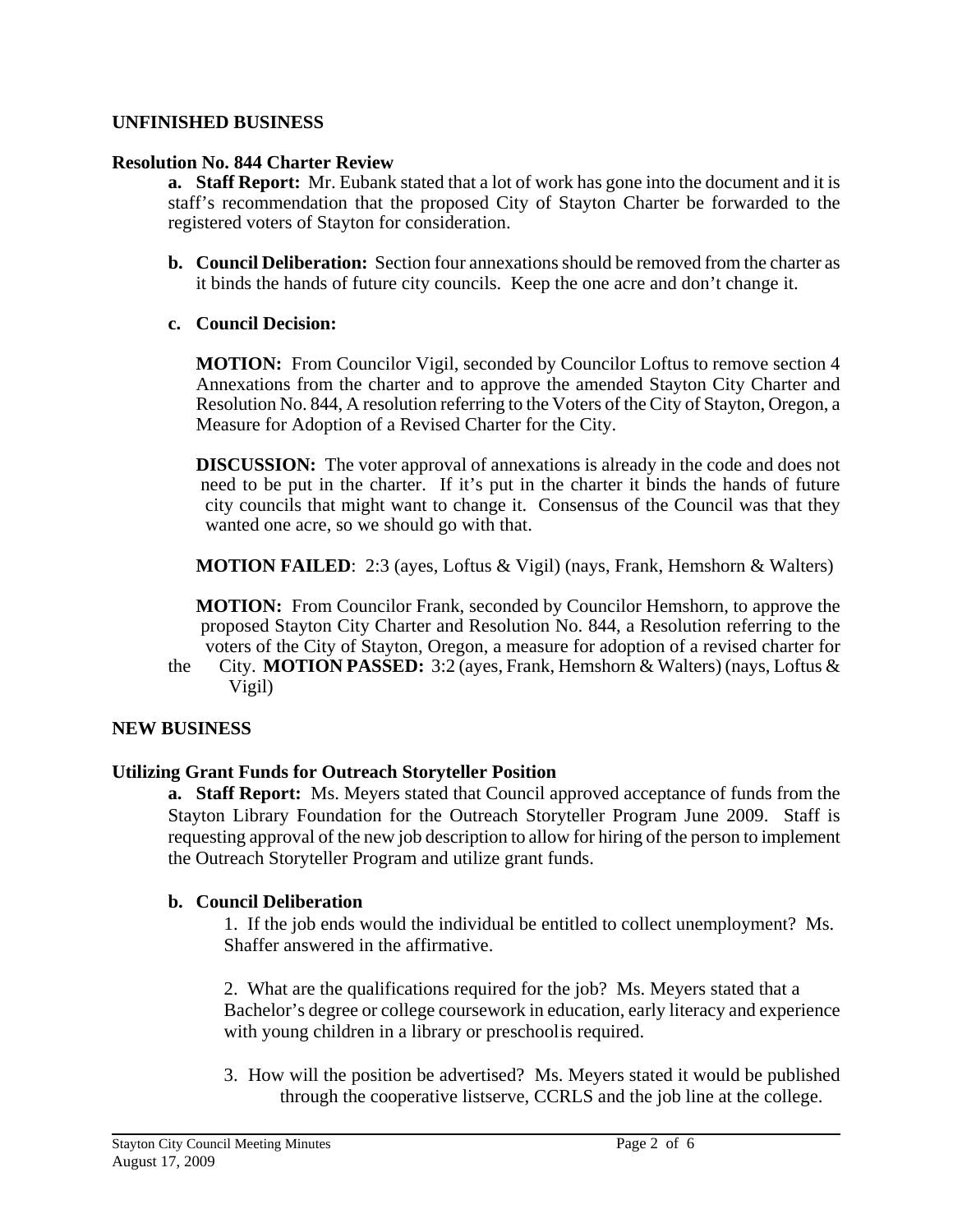#### **c. Council Decision**

 **MOTION:** From Councilor Hemshorn, seconded by Councilor Walters, to accept the job description as presented and to authorize staff to begin implementation of the Outreach Storyteller Program including hiring the staff member with the expectation of extension for three years.

> **DISCUSSION:** Since the position is funded from a grant, the wording should be added to the motion.

 **AMENDED MOTION:** From Councilor Vigil, seconded by Councilor Loftus, to amend the original motion to add the words this is a grant funded position, and removing the words expectation of extension for three years.

**DISCUSSION:** Councilor Loftus withdrew his second as the one year was removed from the amended motion.

The amended motion failed due to lack of second.

 **SECOND AMENDED MOTION**: From Scott Vigil, seconded by James Loftus, to add to the job description that the position is a grant funded position for one year.

 **DISCUSSION**: Councilor Frank stated that it was his recollection the extension period was based on how long the grant would run for. Mr. Eubank stated that the agreement the council has with the foundation extends the funding for two years longer after the one year.

# **SECOND AMENDED MOTION PASSED:** 5:0**.**

**ORIGINAL MOTION AMENDED:** The original motion was changed to read: Accept the job description as presented and to authorize staff to begin implementation of the Outreach Storyteller Program including hiring the staff member. **ORIGINAL MOTION PASSED:** 5:0**.** 

# **STAFF/COMMISSION REPORTS**

# **City Administrator's Report – Don Eubank**

 **a. NORPAC Tour (verbal):**Mr. Eubank provided an overview of the Norpac Tour councilors and staff members were recently part of. George Smith, NORPAC CEO and his staff welcomed the city and provided beneficial insight into the workings of the cannery operations.

## **Acting Police Chief's Report – Sergeant for Rich Sebens**

**a. Statistical Report July 2009:** Ms. Wetzel stated that the monthly crime rate report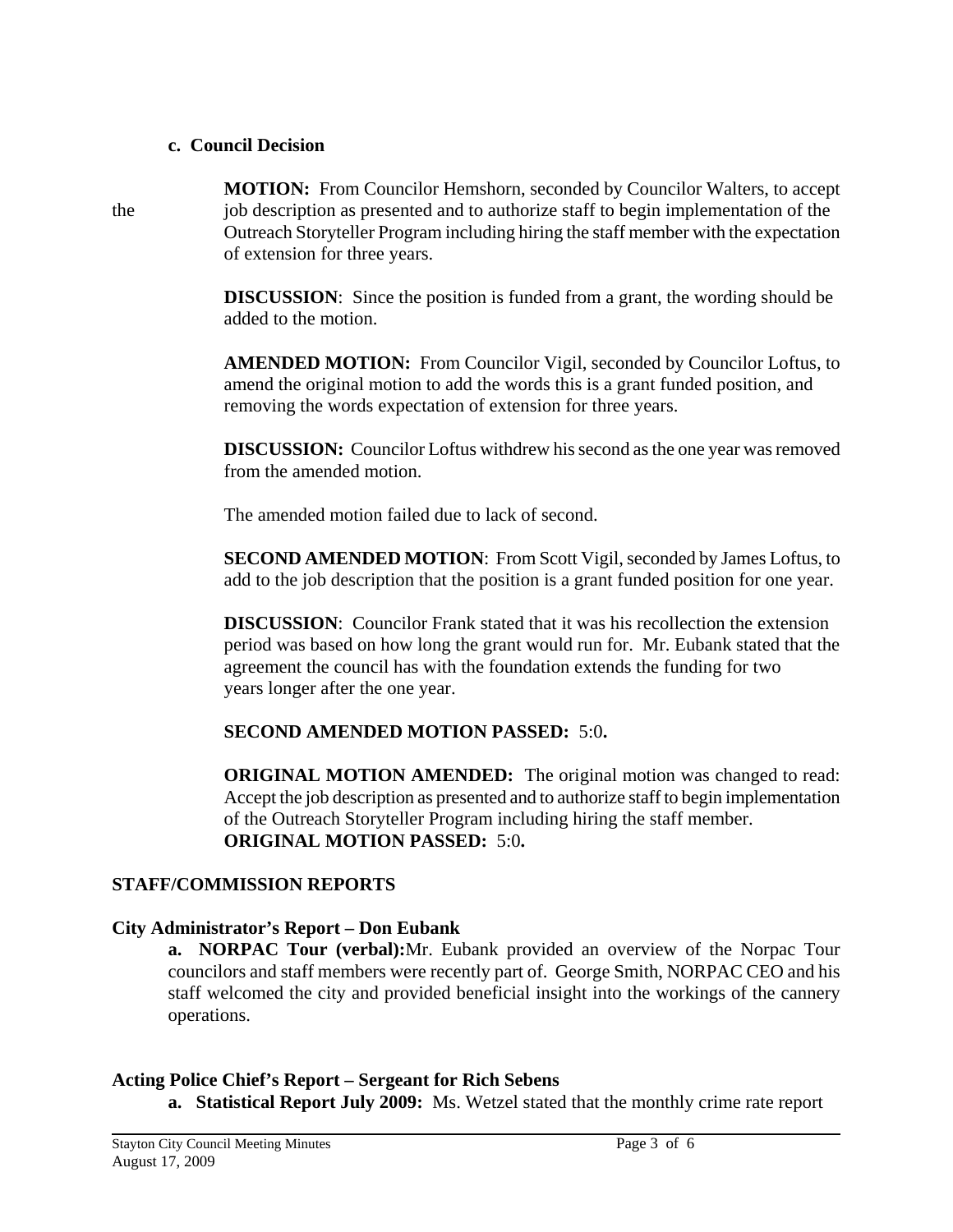shows no areas of real concern. The individual responsible for several break-ins was caught and is awaiting a court date. Councilor Loftus stated that his business/residence was broken into and asked to be notified when the individual is going to court. Sergeant Wetzel stated that she would contact the district attorneys office to inquire when the court date is set.

## **Finance Director's Report – Christine Shaffer**

**a. Statistical Report July 2009:** Ms. Shaffer reviewed the monthly financial report. There were no questions from the council.

# **Library Director's Report – Louise Meyers**

**a. July 2009 Activities/Statistics:** Ms. Meyers stated that the Summer Reading program for children and teens was very successful. More than 345 children registered to read and the Teen Summer Reading Program had more than 100 sign up. Over all 1000 children and teens attended programs in July, a large increase over last year. Councilor Frank stated that the "Reptile Man" exhibit was great and interesting for all.

# **Pool Manager's Report – Rebekah Meeks**

 **a. July 2009 Monthly Operating Report:** Ms. Meeks reviewed the monthly operating report for the pool. Councilor Vigil stated that he would like to see included in the report rentals and private lessons.

## **Public Works Director's Report – Dave Kinney**

 **a. C-More Pipe Sewer Contract Extension:** Mr. Kinney stated that staff is recommending the contract for C-More Pipe be extended for the remaining two years, as the original bid solicitation package authorized. They have provided excellent service in TV inspection, cleaning sewer lines, repairing manholes and responding to special requests for service. Their reports and inspection records have been submitted in a timely manner and in a written & videotaped format this is acceptable to the City. This is informational only as the council does not need to make a decision on the issue.

**b. July 2009 Monthly Operating Report:** Mr. Kinney reviewed the July monthly operating report.

# **City Planner's Report – Dan Fleishman**

 **a. R.A.R.E. Position:** Mr. Fleishman stated that the city has been notified of the R.A.R.E. participant that will be working with the city. Angie Lenhart who recently graduated from Texas A & M will begin work September 2009 for 11 months. Her position title will be Community Participation Coordinator.

# **PRESENTATIONS/COMMENTS FROM THE PUBLIC –** None.

# **BUSINESS FROM THE CITY ADMINISTRATOR**

 **a. Travel Oregon Grant:** Mr. Fleishman stated that both the Stayton/Sublimity Chamber

- of Commerce and the North Santiam Canyon Chamber are jointly applying for a grant to be used for preparing a travel brochure of the Santiam Canyon area. They are asking the
- council for a letter signed by the Mayor in support of their endeavor.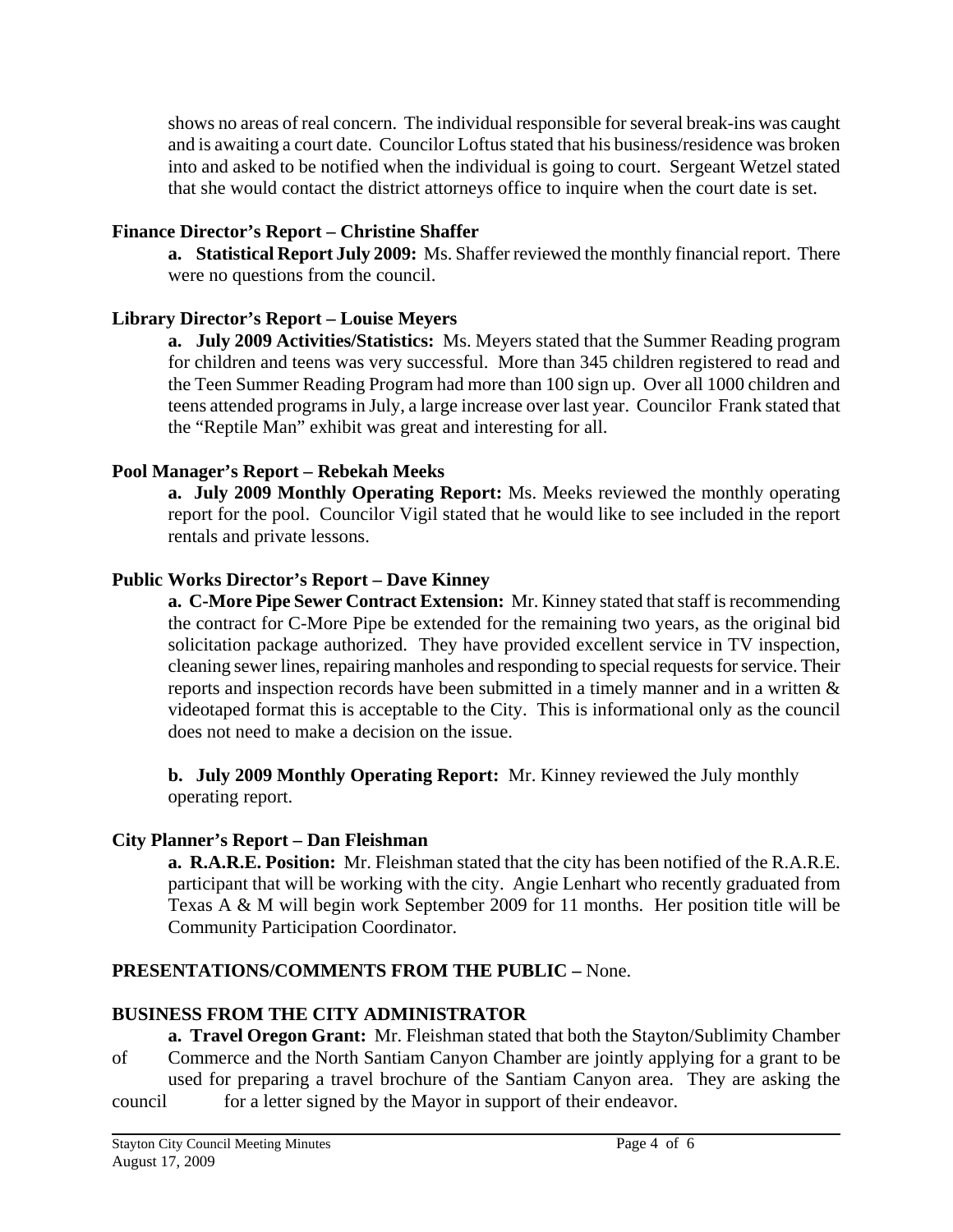**MOTION:** From Councilor Loftus, seconded by Councilor Vigil, to direct the Mayor to sign a letter supporting the Travel Oregon Grant. **MOTION PASSED**: 5:0

 **b. Council/Planning Commission Meet & Greet**: Mr. Eubank reminded council members of the upcoming "Meet & Greet" on Monday, August  $31<sup>st</sup>$ , 6:00 – 7:00 pm, Library Meeting Room. This will give the council an opportunity to meet with the planning commission in an informal setting.

## **BUSINESS FROM THE MAYOR**

 **a. Aumsville Open House:** Mayor Aboud stated that the city received an invitation to the Open House for the new Aumsville City Hall, Monday, August  $24^{th}$  4:00 – 7:00 pm.

### **BUSINESS FROM THE COUNCIL**

**a. SEDCOR:** Councilor Frank stated that recently he attended the SEDCOR monthly meeting in Salem. The guest speaker was Katy Coba, Director of Oregon Department of Agriculture (ODA) who provided a lot of good facts.

 **b. Wireless for the community:** Councilor Frank asked if staff was looking into the city providing wireless for the community. Mr. Eubank stated that Mr. Sebens has conducted some research and so far it seems to be cost prohibitive for cities to provide this type of service to the community. Consensus from council members was to have staff pursue a small amount of time on the issue.

**c. Santiam Regional Authority (SRA):** Councilor Hemshorn stated that recently she attended a meeting of the SRA and there seems to be some renewed interest in the committee. The group agreed to proceed in a new direction. Offering an express service to Salem was discussed.

**d. Street Lighting in Stayton:** Councilor Vigil stated that the light fixtures on N. Third Avenue could be replaced to enhance the downtown area. It would be low cost to fund and would help spur improvement to the local community. Councilor Loftus stated it would have a visual immediate impact that people can see.

**MOTION:** From Councilor Vigil, seconded by Councilor Loftus, to direct staff to prepare a plan to be submitted to the council September 21, 2009 for replacement of light fixtures downtown. **MOTION PASSED**: 5:0.

## **PROJECT STATUS REPORT**

Mr. Eubank reviewed the project status report and highlighted various projects that have been or are nearing completion.

## **ADJOURN**

There being no further business, the meeting was adjourned.